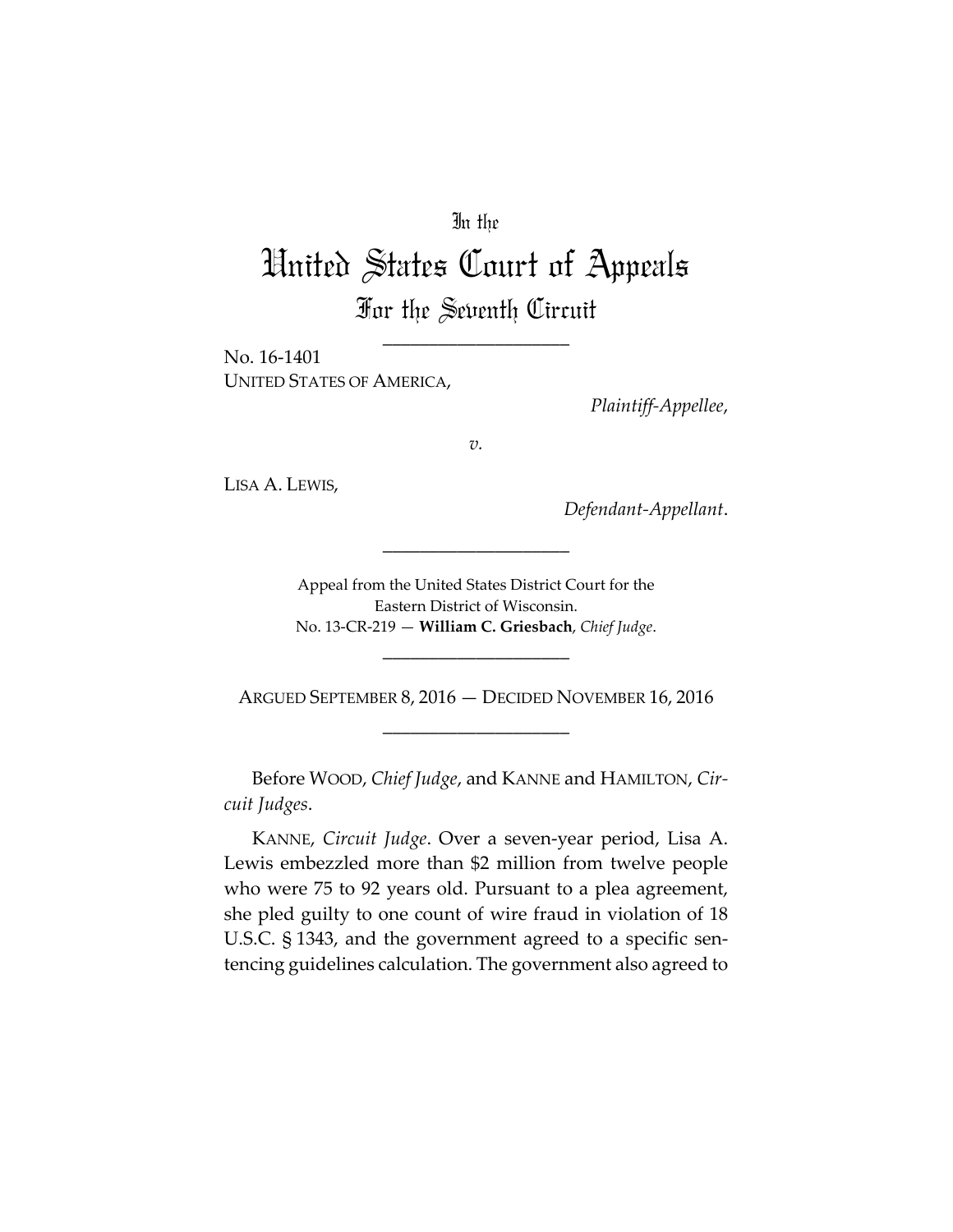recommend no more than ten years' imprisonment at her sentencing hearing.

At the first sentencing hearing, the district court sentenced Lewis to fifteen years' imprisonment. Shortly thereafter, we decided *United States v. Thompson*, 777 F.3d 368 (7th Cir. 2015). Lewis appealed raising only the issue of her supervised-release conditions. In light of *Thompson*, we remanded for resentencing. Before the resentencing hearing, Lewis filed a motion arguing for the first time that the government had breached the plea agreement. The district court denied the motion and held that Lewis had waived this argument by failing to raise it at the first sentencing or on the first appeal. The district court then sentenced Lewis to the same fifteen‐year term.

On appeal, Lewis now argues that she did not waive her argument that the government breached the plea agreement. She reasserts that argument now. Lewis also argues that the district court erred at sentencing by (1) applying a sentencing enhancement based on the vulnerability of her victims and (2) imposing a substantively unreasonable sentence.

We hold that the district court did not err by refusing to hear Lewis's argument, but it did err by not affirmatively acknowledging that it had the authority to do so. But because the district court alternatively rejected that argument, and be‐ cause we believe that the argument is meritless, we hold that the district court's error is harmless. Finally, we hold that the district court did not err at sentencing because the vulnerable‐ victim enhancement was properly applied and the district court's sentence was substantively reasonable.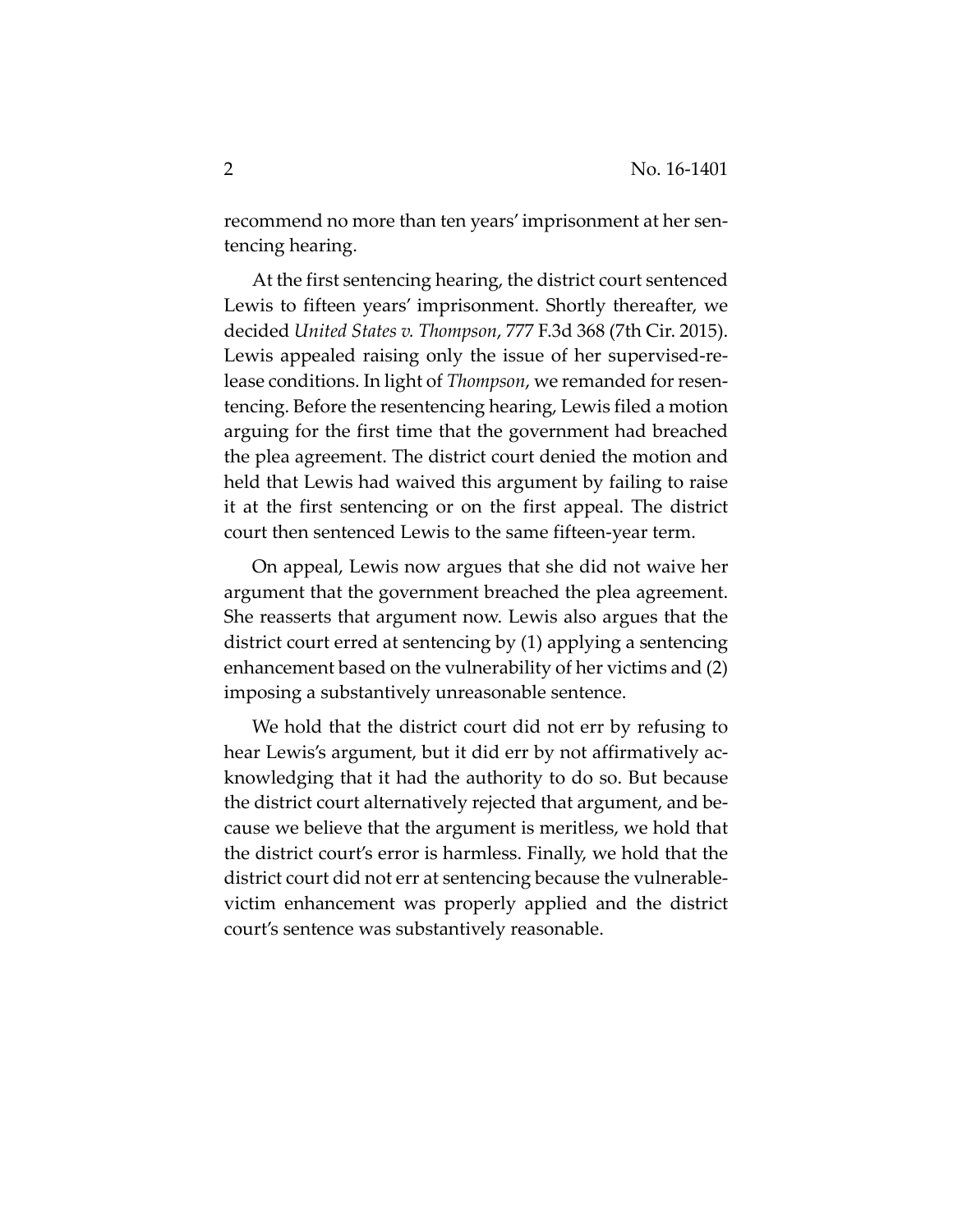#### **I. BACKGROUND**

From 2006 until 2013, Lewis fraudulently held herself out as an account representative with Fidelity Investments to at least a dozen "investors" whose ages ranged from 75 to 92. Although she had been a registered broker with the Financial Industry Regulatory Authority from 1990 until 2006, she was neither a registered broker nor affiliated with Fidelity Invest‐ ments during this fraudulent scheme. Under the scheme, Lewis convinced her investors to set up investment accounts at Fidelity. Unbeknownst to her investors, however, Lewis opened the accounts as joint accounts, including her name on each account. This allowed Lewis to transfer funds from the accounts to her own personal account without her investors' consent or knowledge. Lewis applied for and received debit cards associated with some of these accounts. She also forged some of her investors' signatures on checks drawn on their accounts. She used the debit cards and fraudulent checks to withdraw additional funds from the accounts. Over the course of this seven‐year scheme, Lewis embezzled more than \$2 million from her victims.

A grand jury indicted Lewis on five counts of wire fraud in violation of 18 U.S.C. § 1343. On March 14, 2014, she pled guilty to one of those counts pursuant to a plea agreement. In exchange for Lewis's guilty plea, the government made several promises. First, the government promised "to recom‐ mend no more than 10 years imprisonment and the maximum period of supervised release." (R. 17 at ¶ 24.) Second, the gov‐ ernment agreed to the following sentencing guidelines calculation:

> 1. A base offense level of 7 under U.S.S.G. § 2B1.1(a)(1);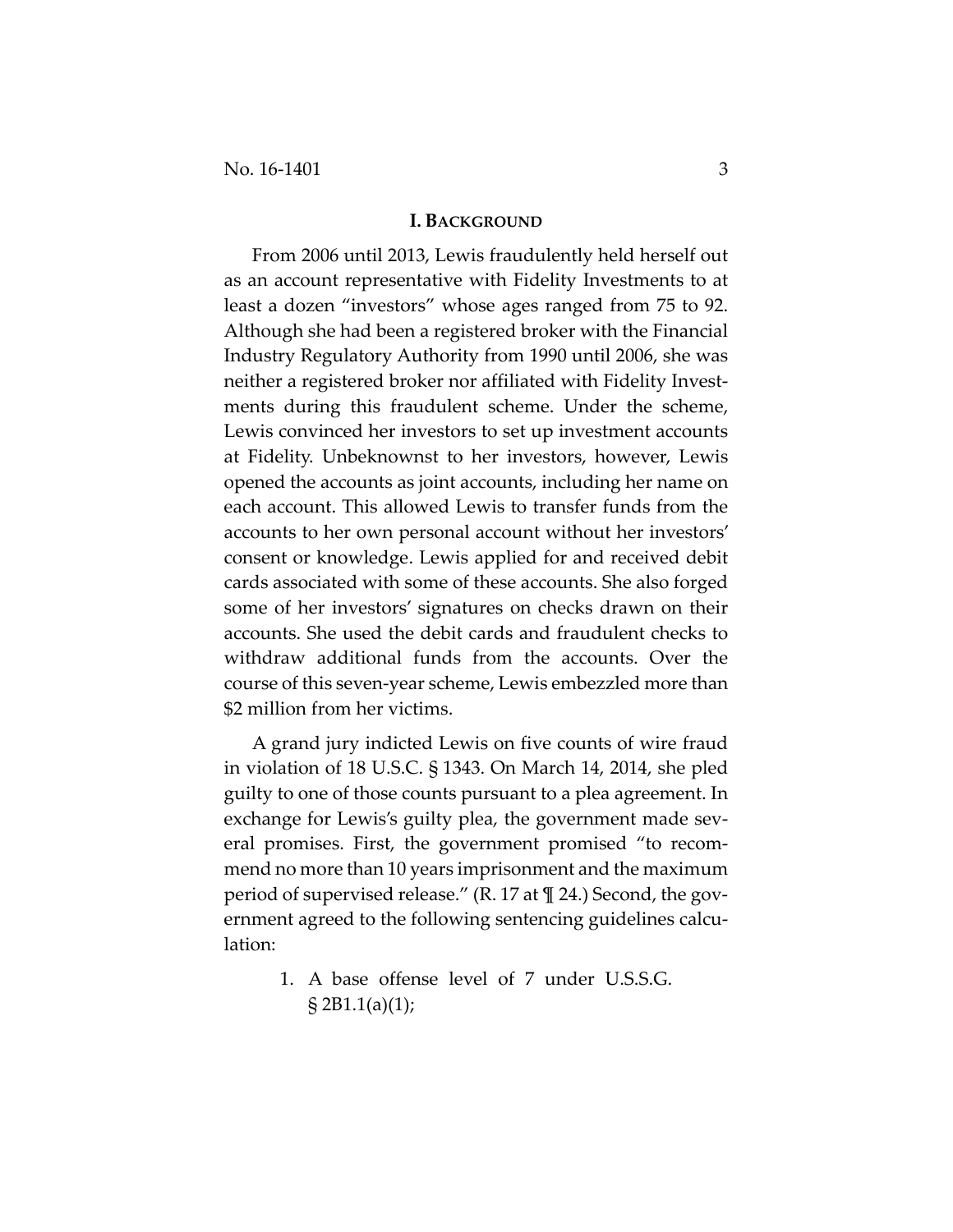- 2. Specific offense level increases of 16 levels for the amount of the loss under U.S.S.G.  $\S 2B1.1(b)(1)(I)$ , 2 levels for an offense involving 10 or more victims under U.S.S.G.  $\S 2B1.1(b)(2)(A)$ , and 2 levels for an offense involving sophisticated means under U.S.S.G. § 2B1.1(b)(10);
- 3. A 2‐level increase for the abuse of a position of trust under U.S.S.G. § 3B1.3;
- 4. A 4‐level increase for an offense involving a large number of vulnerable victims under U.S.S.G. § 3A1.1; and
- 5. A 3‐level decrease for acceptance of respon‐ sibility under U.S.S.G. §§ 3E1.1(a) and 3E1.1(b).

This agreed‐upon calculation resulted in a total offense level of 30. Based on this offense level and Lewis's criminal history category of I, Lewis's guideline range under the plea agree‐ ment was 97 to 121 months.

The plea agreement also included several important reser‐ vations. First, the agreement provided that "[b]oth parties re‐ serve the right to provide the district court and the probation office with any and all information which might be pertinent to the sentencing process … ." (R. 17 at ¶ 22.) Second, the agreement provided that "[b]oth parties reserve the right to make any recommendation regarding any and all factors per‐ tinent to the determination of the sentencing guideline range  $\ldots$  ." (R. 17 at  $\P$  23.) Finally, the agreement acknowledged that the district court was not bound by the agreement or by the sentencing guidelines.  $(R. 17 \text{ at } \mathcal{Z}5)$ .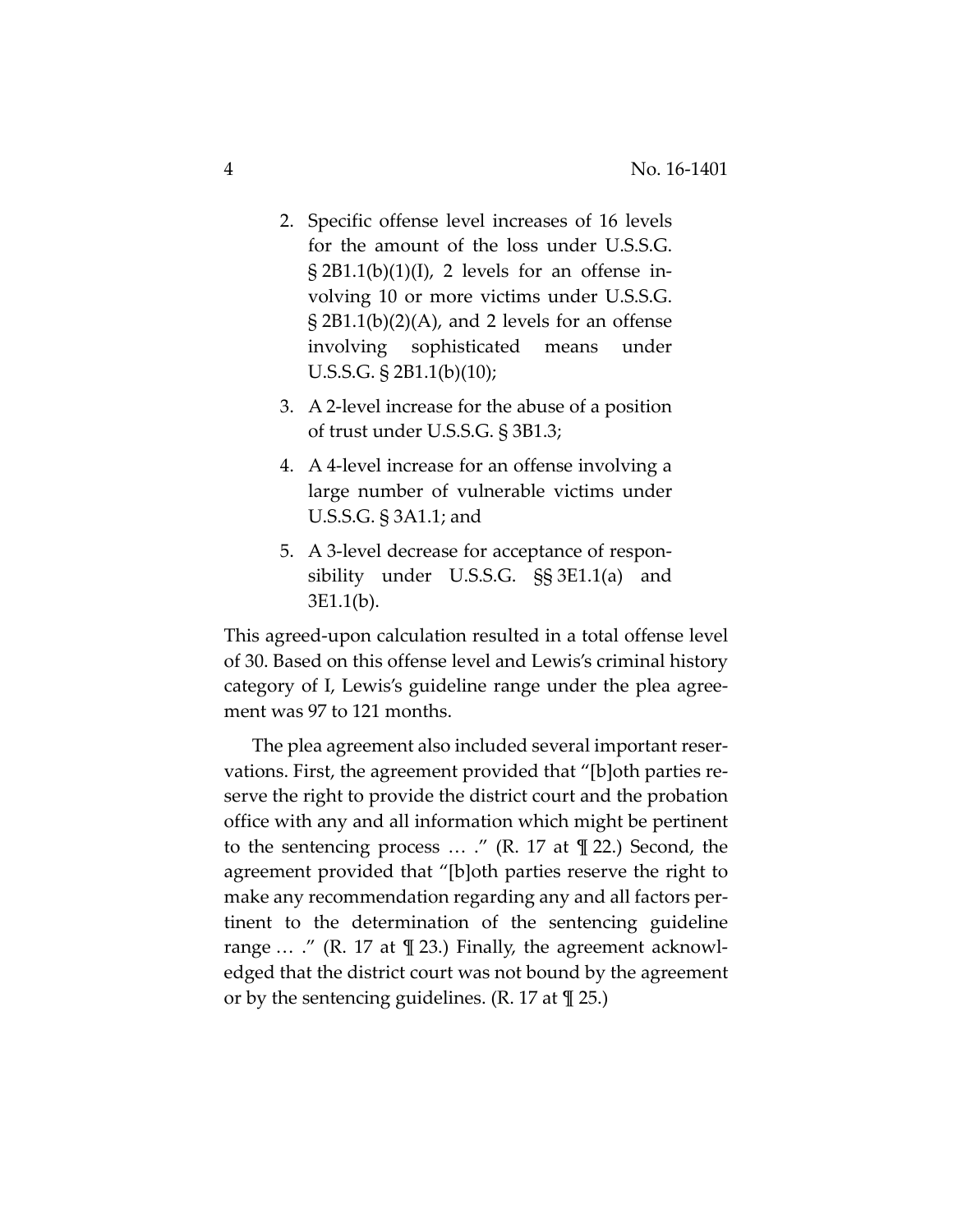The probation office then completed a Presentence Investigation Report ("PSR"). The probation office's guideline cal‐ culation included two additional enhancements: (1) a 2‐level increase for the use of a means of identification under U.S.S.G. § 2B1.1(b)(11)(C)(i) and (2) a 2‐level increase for obstruction of justice under U.S.S.G. § 3C1.1. The calculation in the PSR also included only a 2‐level vulnerable‐victim enhancement under U.S.S.G. § 3A1.1(b)(1), rather than the 4‐level enhancement contemplated in the plea agreement. The probation office then presented the PSR to Lewis and to the government for comment. Lewis objected to the additional enhancements. The government did not object to any of these recommenda‐ tions.

The probation office then asked the government to com‐ ment on Lewis's objections to the additional enhancements. The government responded in an email to the PSR preparer. Regarding the means-of-identification enhancement, the government stated that the "facts outlined in the PSR are accurately relayed and seem to fit within the parameters of the guideline enhancement." (R. 59‐1.) Regarding the obstruc‐ tion‐of‐justice enhancement, the government stated that "the PSR accurately relays the facts that arguably fall within the umbrage of the guideline enhancement." (R. 59‐1.) The final PSR included the additional enhancements. It also included several victim impact statements. Based on a calculated total offense level of 32, Lewis's guideline range under the PSR was 121 to 151 months.

The government and Lewis both filed sentencing memo‐ randums. Lewis asked for an eight‐year prison term, arguing that this sentence would have the same deterrent effect as a ten‐year sentence. The government's response did not address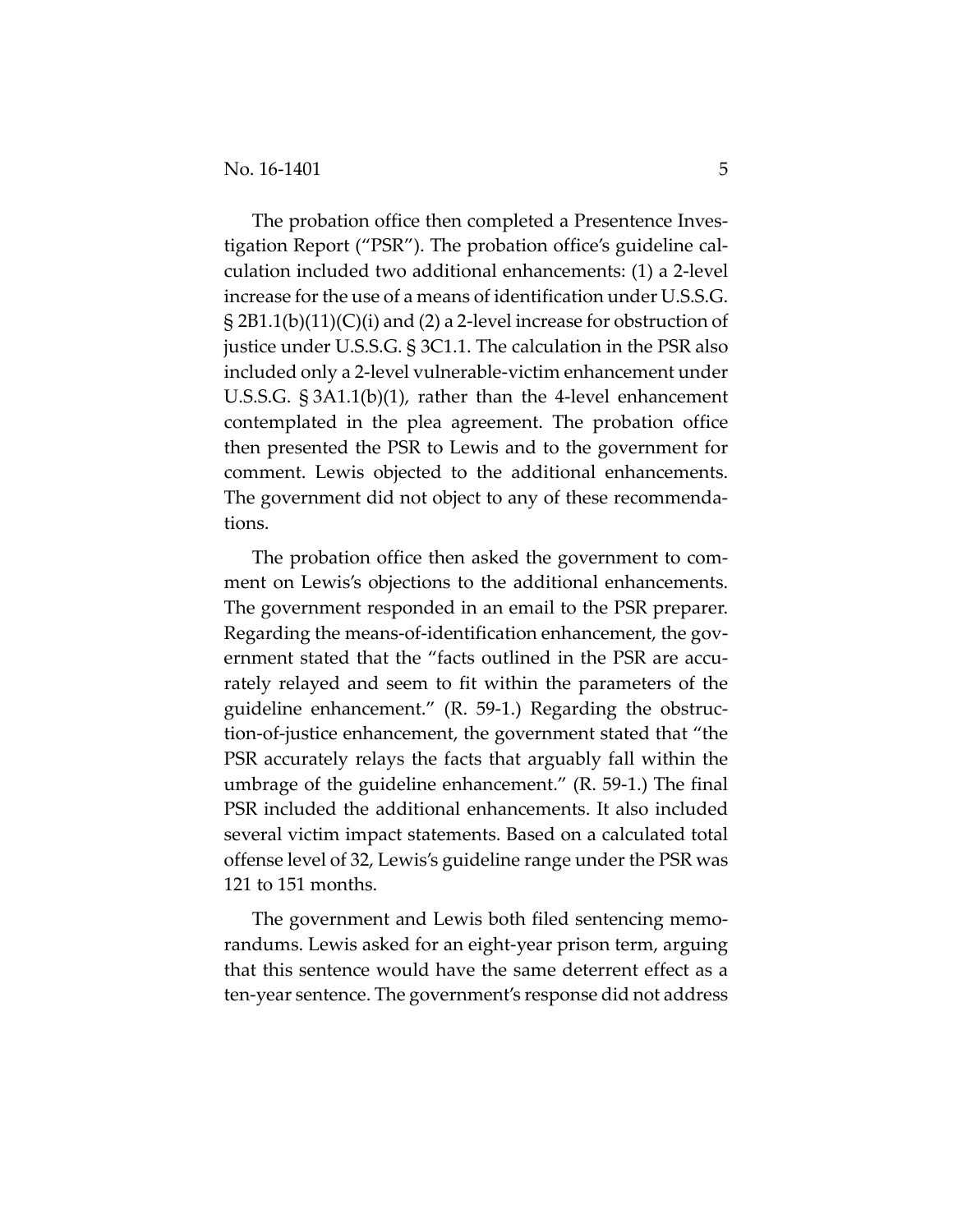the guidelines; instead, it emphasized the seriousness of the offense and recommended a ten‐year sentence.

At sentencing, the district court once again asked the gov‐ ernment to comment on Lewis's objections to the additional enhancements in the PSR. Mindful of the plea agreement, the government first expressed that it was not advocating for the additional enhancements. It then repeated the recommenda‐ tions that it had given to the probation office. The district court followed the PSR and concluded that Lewis's total of‐ fense level was 32. The government then argued that a 4‐level vulnerable‐victim enhancement—as contemplated in the plea agreement—rather than the 2‐level vulnerable‐victim en‐ hancement included in the PSR should apply. The district court rejected that argument. The court then sentenced Lewis to fifteen years' imprisonment, a sentence five years higher than was contemplated in the plea agreement and twenty‐ nine months higher than the top end of the guideline range for an offense level of 32.

On January 5, 2015, Lewis appealed only her conditions of supervised release. In light of our decision in *Thompson*, 777 F.3d 368, the government and Lewis submitted a joint motion to vacate the sentence and to remand for resentencing to cor‐ rect the supervised release conditions contained in the original sentencing order. We granted that motion and remanded for resentencing on March 12, 2015.

On February 1, 2016, Lewis filed a motion with the district court seeking to reassign her case to a new sentencing judge, to strike the PSR's guideline calculation, to strike the govern‐ ment's sentencing memorandum, and to seal the sentencing transcript. In that motion, Lewis claimed for the first time that the government had breached the plea agreement. The district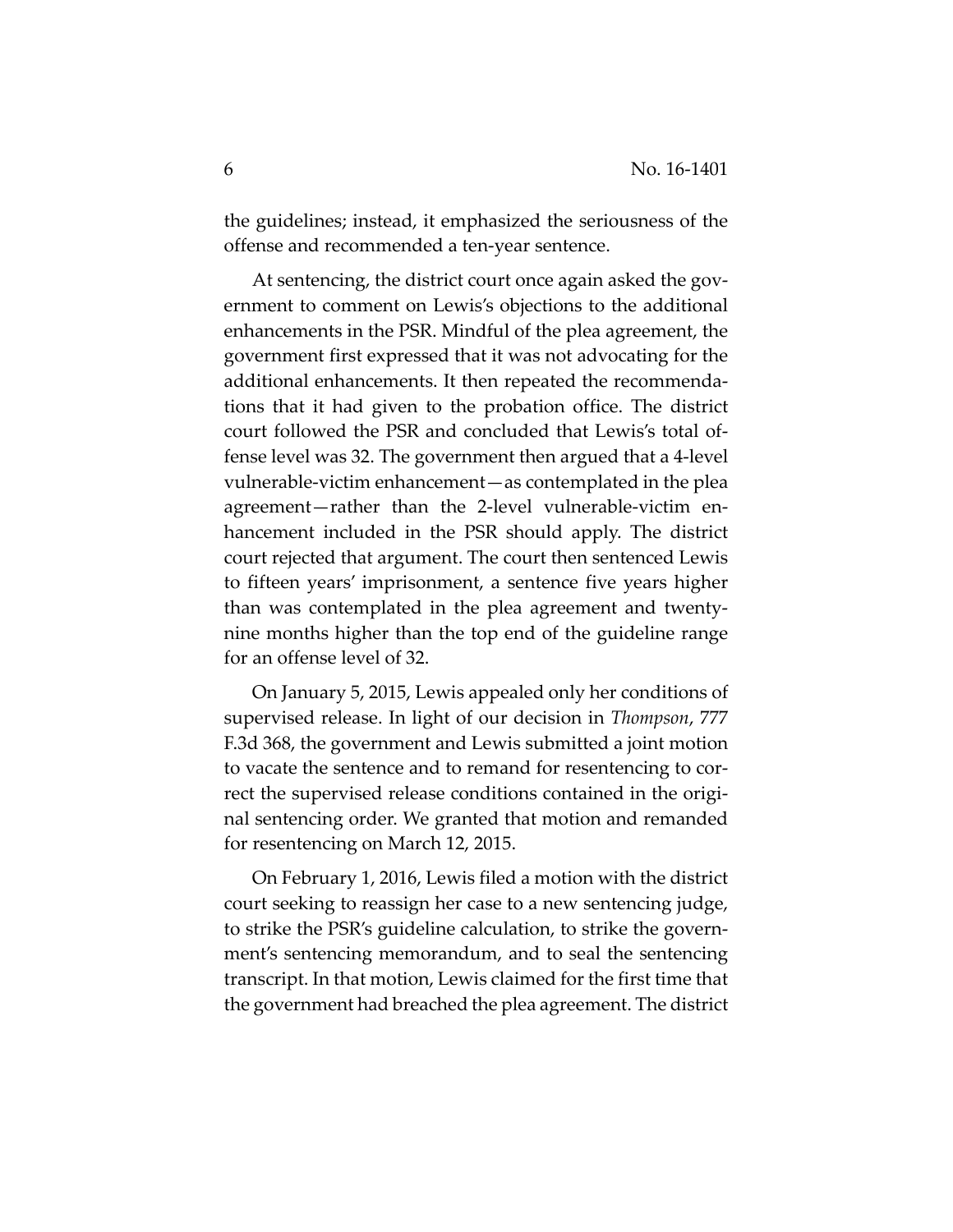court denied Lewis's motion, holding that she had waived any argument regarding a breach of the plea agreement by not presenting it at the first sentencing hearing or on the first ap‐ peal. The district court also concluded that, even absent a waiver, Lewis was "not entitled to relief because the govern‐ ment did not breach the plea agreement." (R. 61 at 5.)

Before the resentencing hearing, Lewis again filed objec‐ tions to enhancements in the PSR. During resentencing, she specifically objected to the means-of-identification 2-level enhancement and the vulnerable‐victim enhancement. The dis‐ trict court rejected Lewis's argument regarding the vulnera‐ ble-victim enhancement and applied the 2-level increase contemplated in the PSR. The district court accepted Lewis's ar‐ gument regarding the means‐of‐identification enhancement and dropped that 2‐level increase. The district court then re‐ calculated Lewis's guideline range and found that her total of‐ fense level was 30, which, based on her criminal history cate‐ gory of I, resulted in a guideline range of 97 to 121 months. The district court then resentenced Lewis to the same sentence of fifteen years' imprisonment despite the lower offense level and guideline range.

Lewis now appeals the district court's denial of her Febru‐ ary 1 motion and the district court's sentence. Because the government did not breach the plea agreement and because the sentence was proper, we agree with the district court.

## **II. ANALYSIS**

On appeal, Lewis makes four arguments: (1) the district court erred when it concluded that Lewis waived her right to assert that the government had breached the plea agreement by failing to raise this argument at the original sentencing or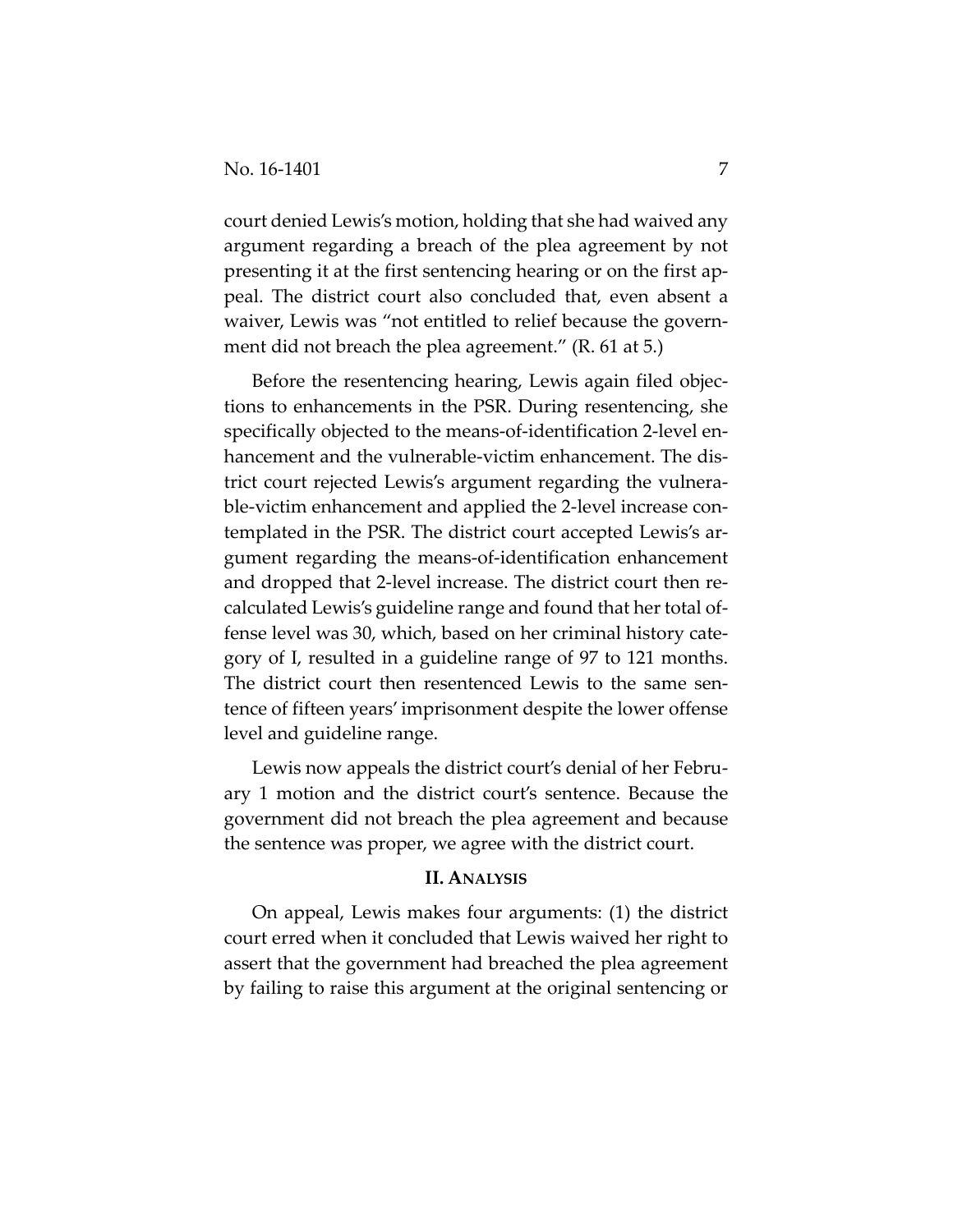on the original appeal; (2) the district court erred when it con‐ cluded that the government did not breach the plea agree‐ ment; (3) the district court erred when it applied the two-level vulnerable‐victim enhancement; and (4) the district court's sentence of fifteen years' imprisonment was substantively un‐ reasonable. We first address her arguments regarding the plea agreement. We then turn to her arguments regarding the dis‐ trict court's sentence.

#### *A. Breach of the Plea Agreement*

Lewis's first two arguments on appeal center on the government's alleged breach of the plea agreement. The district court held that Lewis waived any argument regarding the government's alleged breach by not raising it at the original sentencing in the district court or on the original appeal in this court. Thus, the district court held that this argument was out‐ side the scope of the remand. "We review a district court's de‐ termination of the scope of remand *de novo*." *United States v. Mobley*, 833 F.3d 797, 803 (7th Cir. 2016).

The scope of a remand is determined by our opinion granting that remand. *United States v. Avila*, 634 F.3d 958, 961 (7th Cir. 2011). If our opinion "identifies a discrete, particular error that can be corrected on remand without the need for a redetermination of other issues, the district court is limited to correcting that error." *United States v. Parker*, 101 F.3d 527, 528 (7th Cir. 1996). On the other hand, if the case is generally re‐ manded for resentencing, "the district court *may* entertain new arguments as necessary to effectuate its sentencing in‐ tent, but it *is not obligated* to consider any new evidence or ar‐ guments beyond that relevant to the issues raised on appeal." *United States v. Barnes*, 660 F.3d 1000, 1007 (7th Cir. 2011) (em‐ phasis added). Thus, when a case is generally remanded, a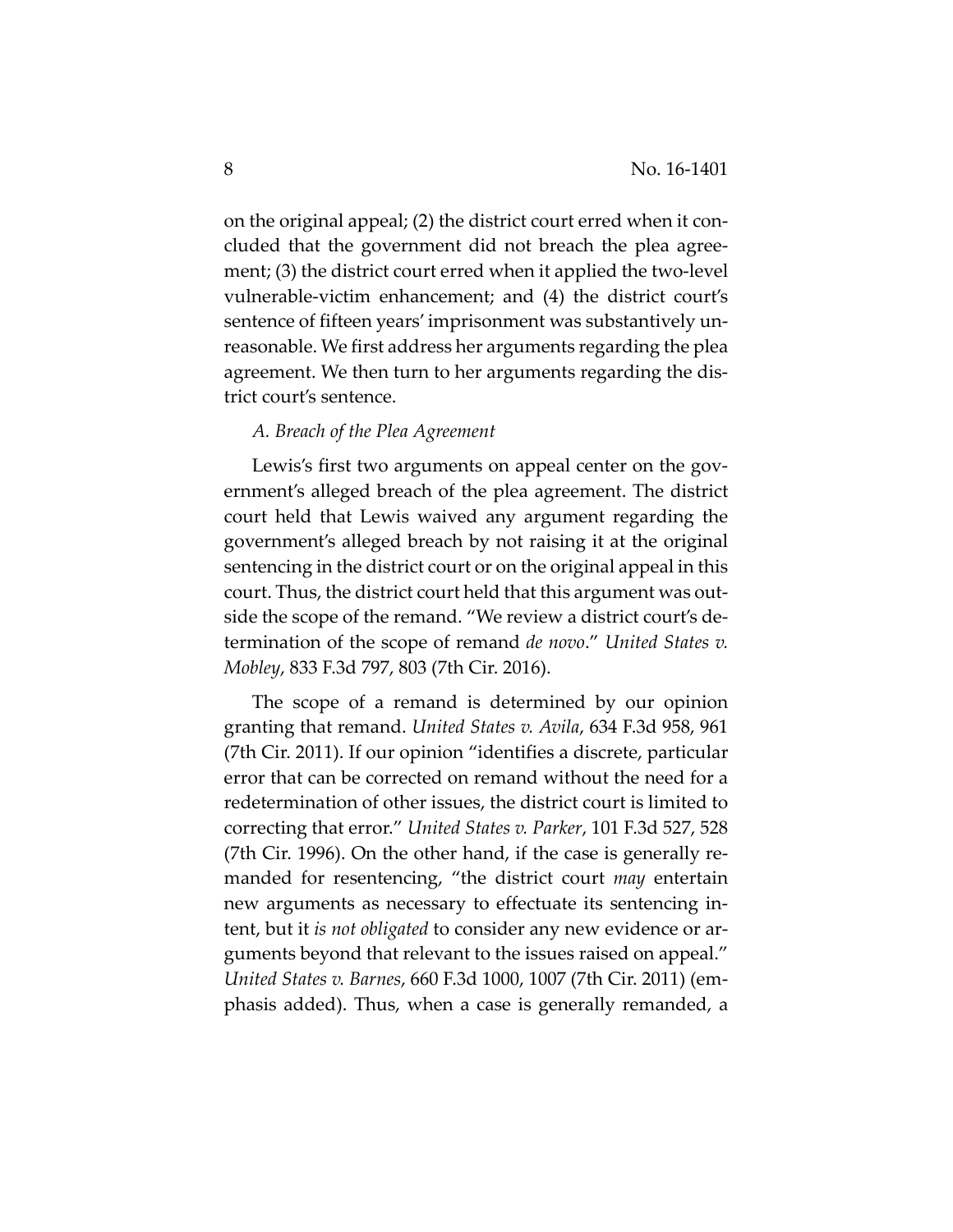district court has some discretion as to which—if any—new arguments it will hear. *Id.* at 1007–08.

A remand in light of *Thompson* vacates the entire sentence, allowing the district court to alter any aspect of that sentence at resentencing. *Thompson*, *777* F.3d at 382; *see also Mobley*, 833 F.3d at 801. As such, a *Thompson* remand is a "full" or general remand unless our opinion or the formal mandate granting the remand includes an explicit limitation. *Mobley,* 8*33* F.3d at 801. Following the rationale of *Barnes*, on a *Thompson* remand, a district court may entertain new arguments if it so chooses. *Barnes,* 660 F.3d at 1007. "The defendant need not have raised these arguments on appeal; once the case is remanded for a complete resentencing, the defendant may assert any argument she wishes." *Mobley*, 833 F.3d at 802. The district court then "may choose to exercise its discretion in a manner that does not consider any new evidence or new arguments …, and it may choose to impose the exact same sentence as was imposed at the original sentencing hearing." *Id.* 

Here, Lewis could have raised all of her arguments regard‐ ing the government's alleged breach of the plea agreement at the first sentencing and then on her first appeal. But she chose not to raise them. Because we generally remanded this case in light of *Thompson*, the district court at resentencing could have chosen to hear Lewis's arguments regarding the breached plea agreement, but it was not obligated to do so. *Id.* at 801– 02. Therefore, the district court did not err in refusing to hear Lewis's newly raised arguments.<sup>1</sup> What the court had to do,

 $1$  We recognize that the plea agreement still binds the government at resentencing. Thus, had Lewis alleged that the government breached the plea agreement in a new or different way at resentencing, the district court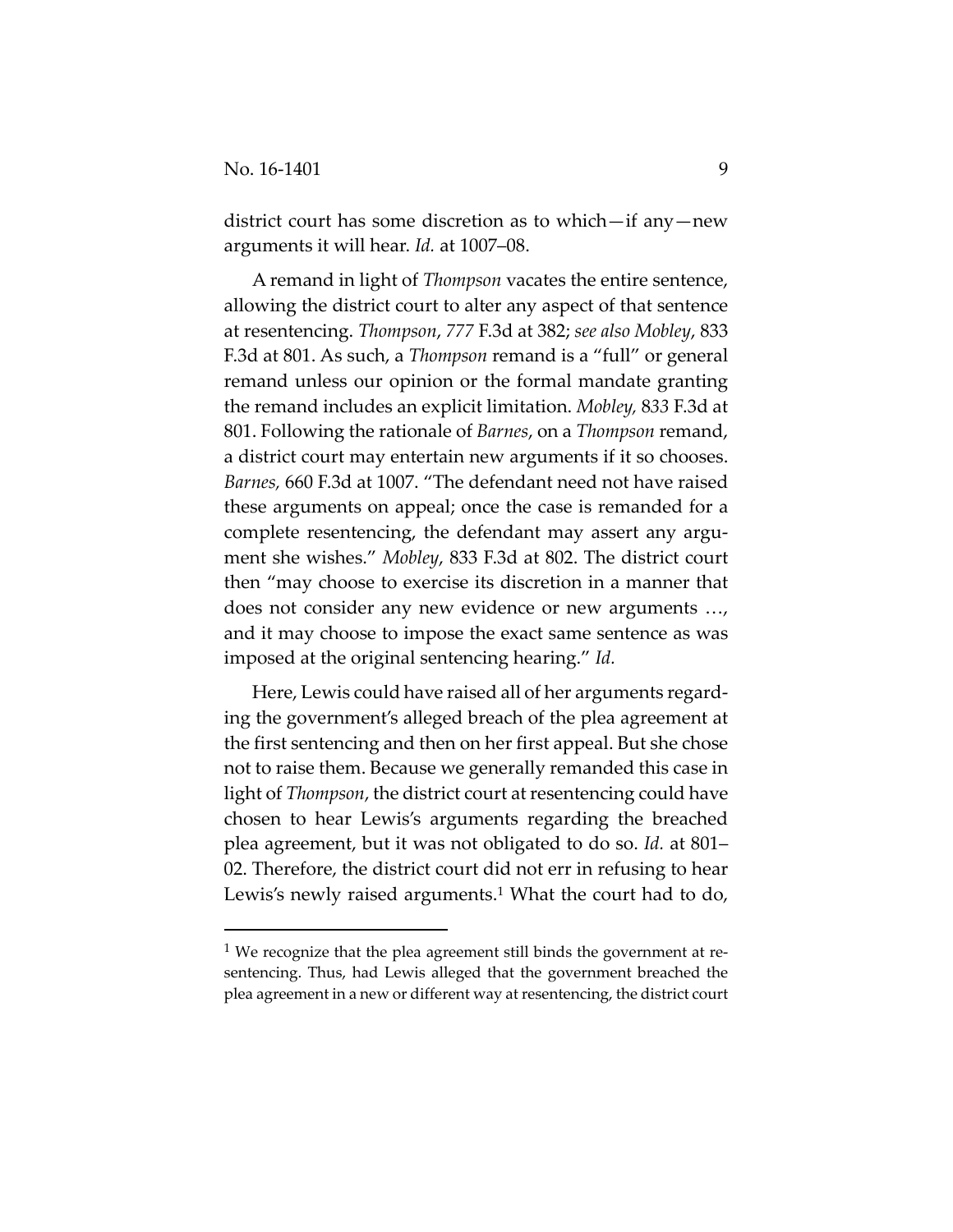however, was "acknowledge that it ha[d] the *authority* to hear new arguments, so that we ... know on appeal that it exercised its discretion in either accepting or rejecting new mate‐ rial." *Id.* at 802. Here, the district court did not acknowledge its authority, and its failure to do so constitutes a mistake of law. *Id.* at 803.2 But because the district court also considered and rejected Lewis's breach of the plea agreement argument, and because we agree that the government did not breach the plea agreement, any error is harmless. *See Barnes*, 660 F.3d at 1008.

"An error is harmless if it does not affect a party's substan‐ tialrights." *Citizensfor Appropriate Rural Roads v. Foxx*, 815 F.3d 1068, 1079 (7th Cir. 2016). Substantial rights are those "that af‐ fect the outcome of the case." *United States v. Turner,* 836 F.3d 849, 867 (7th Cir. 2016). Therefore, a district court's failure to acknowledge that it had the authority to hear a new argument—raised for the first time after a *Thompson* remand—is harmless if that new argument is meritless and could not have affected the outcome of the case.

Here, the district court alternatively considered Lewis's ar‐ gument regarding the plea agreement and concluded that no

would have had to have addressed that argument. That is because Lewis would not have been able to raise this new or different argument at the first sentencing. But because all of the alleged breaches she complains about occurred at or before the first sentencing, and because she could have raised these arguments at that first sentencing and then on her first appeal, the district court was not obligated to hear these arguments on remand.

<sup>2</sup> We also recognize that the district court decided this case before our de‐ cision in *Mobley*, 833 F.3d 797, and thus could not have been aware of the specific acknowledgement requirement we announced in that case. Nonetheless, we find that this was an error.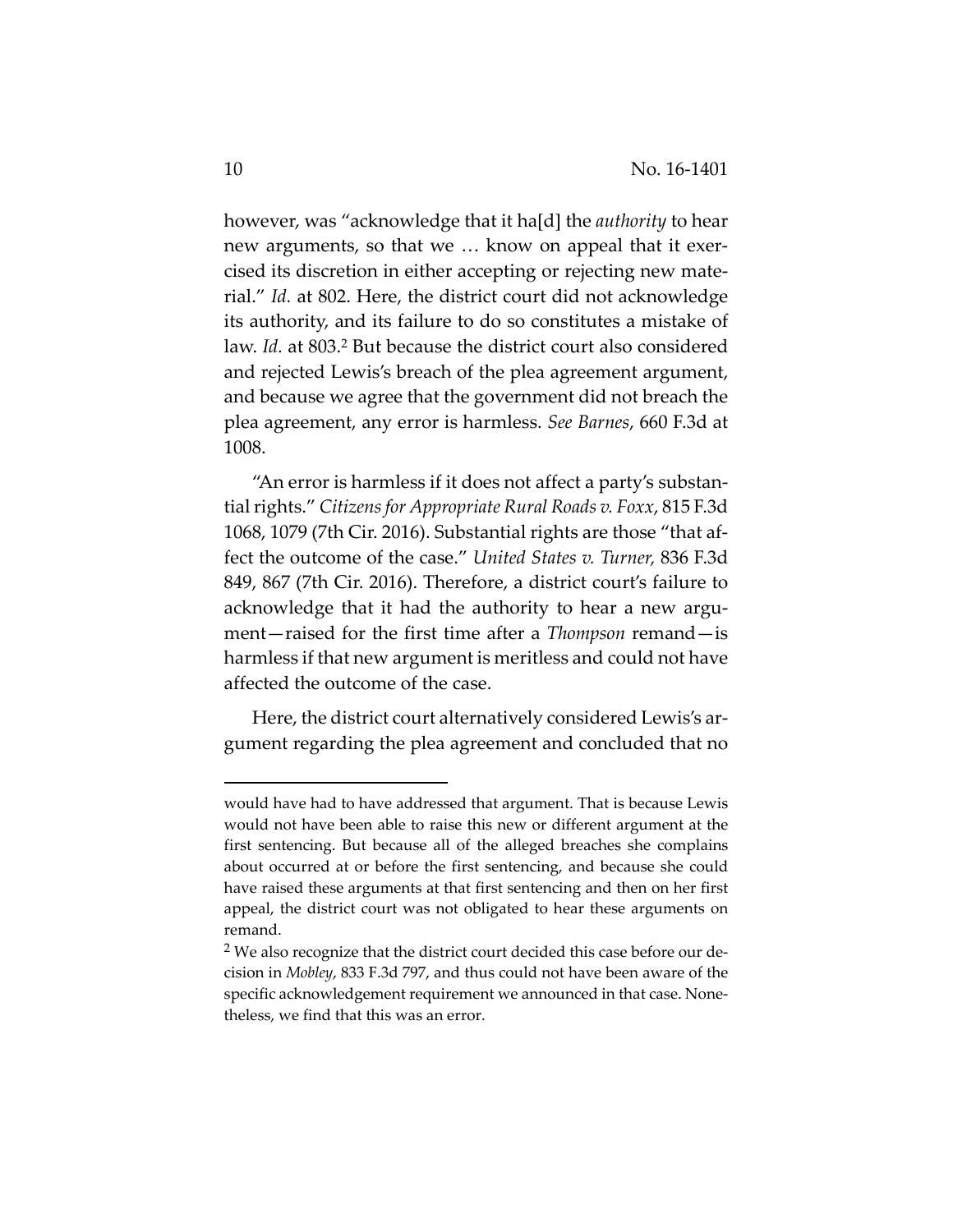breach occurred. When, as here, there is no dispute as to the relevant facts, we interpret the plea agreement and review whether there was a breach *de novo. United States v. Malone*, 815 F.3d 367, 370 (7th Cir. 2016). "We interpret a plea agree‐ ment using ordinary principles of contract law, 'though with an eye to the special public‐interest concerns that arise in this context.'" *Id.* (quoting *United States v. Munoz*, 718 F.3d 726, 729 (7th Cir. 2013)). Accordingly, we give unambiguous terms in the plea agreement their plain meaning and look to "the par‐ ties'reasonable expectations and construe ambiguities against the government as the drafter" only when the language is am‐ biguous. *Id.* Relief for a prosecutor's breach of a plea agreement is only actionable if the breach is substantial. *Campbell v. Smith*, 770 F.3d 540, 546 (7th Cir. 2014).

Lewis argues that the government breached the plea agreement in three major ways: (1) by advocating for addi‐ tional enhancements in its email to the PSR preparer and its comments to the district court regarding the recommenda‐ tions of the PSR; (2) by failing to advocate in good faith for a maximum sentence of ten years; and (3) by advocating for the 4‐level vulnerable‐victim enhancement rather than the 2‐level enhancement contemplated in the PSR. Because none of these actions constitutes a breach of the plea agreement, we reject Lewis's argument.

First, the government did not breach the plea agreement by emailing the PSR preparer or commenting on the PSR's rec‐ ommendations at sentencing. In fact, the government explic‐ itly reserved the right to do so in the plea agreement. In the agreement, the government "reserve[d] the right to provide *the district court* and *the probation office* with any and all infor‐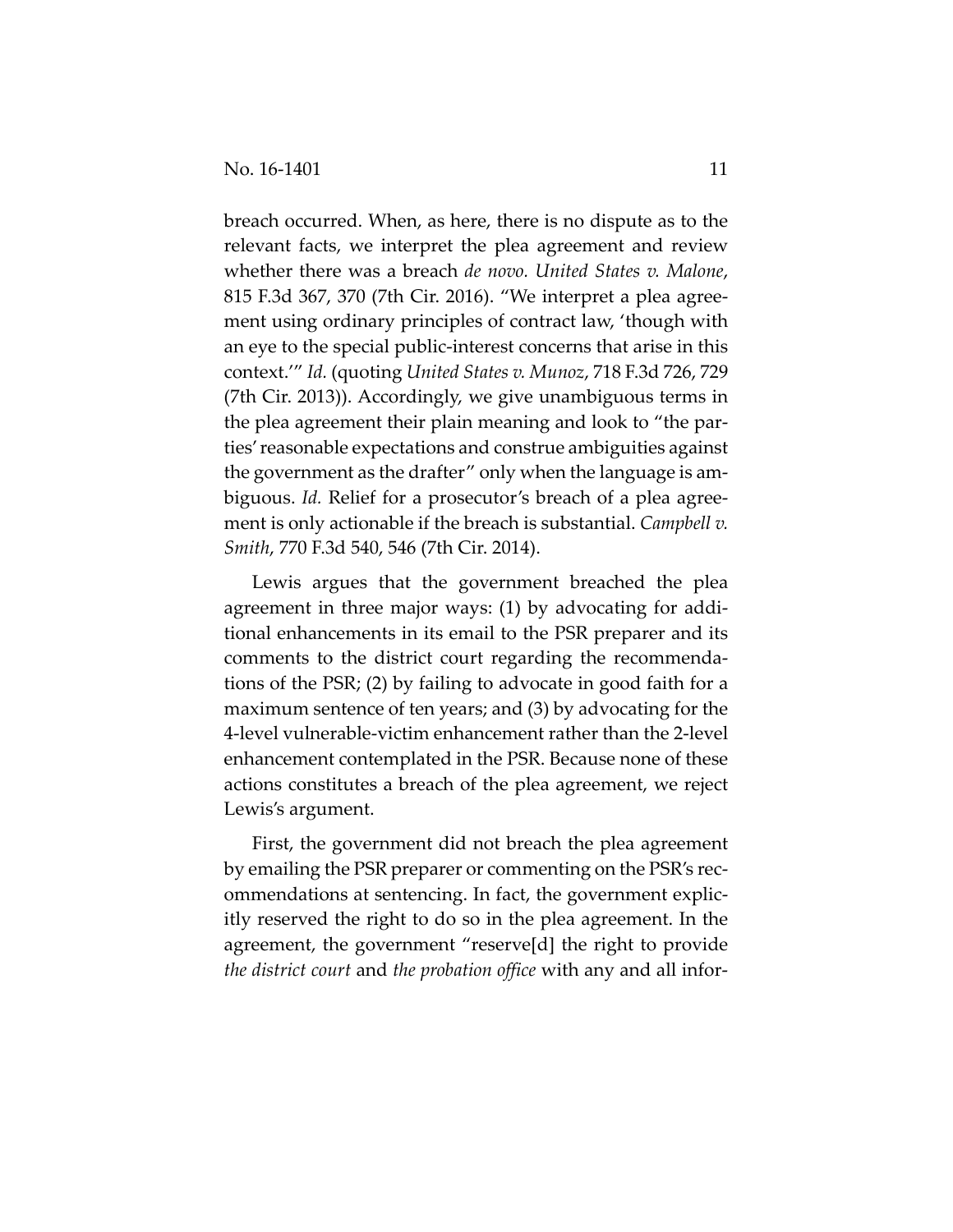mation which might be pertinent to the sentencing pro‐ cess … ." (R. 17 at ¶ 22) (emphasis added). The government also "reserve[d] the right to make any recommendation re‐ garding any and all factors pertinent to the determination of the sentencing guideline range … and any other matters not specifically addressed by this agreement." (R. 17 at  $\P$  23.)

By offering its recommendations on the additional en‐ hancements provided in the PSR, the government was not ad‐ vocating for those enhancements. Instead, it was merely fol‐ lowing the plea agreement's terms by providing the district court and the probation office with pertinent information that was not addressed in the agreement. Moreover, the government explicitly disclaimed advocacy for those additional enhancements at the sentencing hearing. When the district court asked the government for a recommendation about the addi‐ tional enhancements in the PSR, the government first re‐ sponded that it was not advocating for those enhancements. Only then did the government provide its recommendations.

Second, the government did not fail to advocate in good faith for a maximum sentence of ten years. The plea agree‐ ment bound the government to "recommend no more than 10 years['] imprisonment … ." (R. 17 at ¶ 24.) Lewis argues that once the district court accepted the higher sentencing range calculated in the PSR—121 to 151 months—the government had a duty to advocate for a below guidelines sentence. For Lewis, by continuing to describe her crime as "horrific," "egregious," "aggravated," "significant," "dramatic," and "tragic," the government failed to make such a good faith ef‐ fort. We disagree.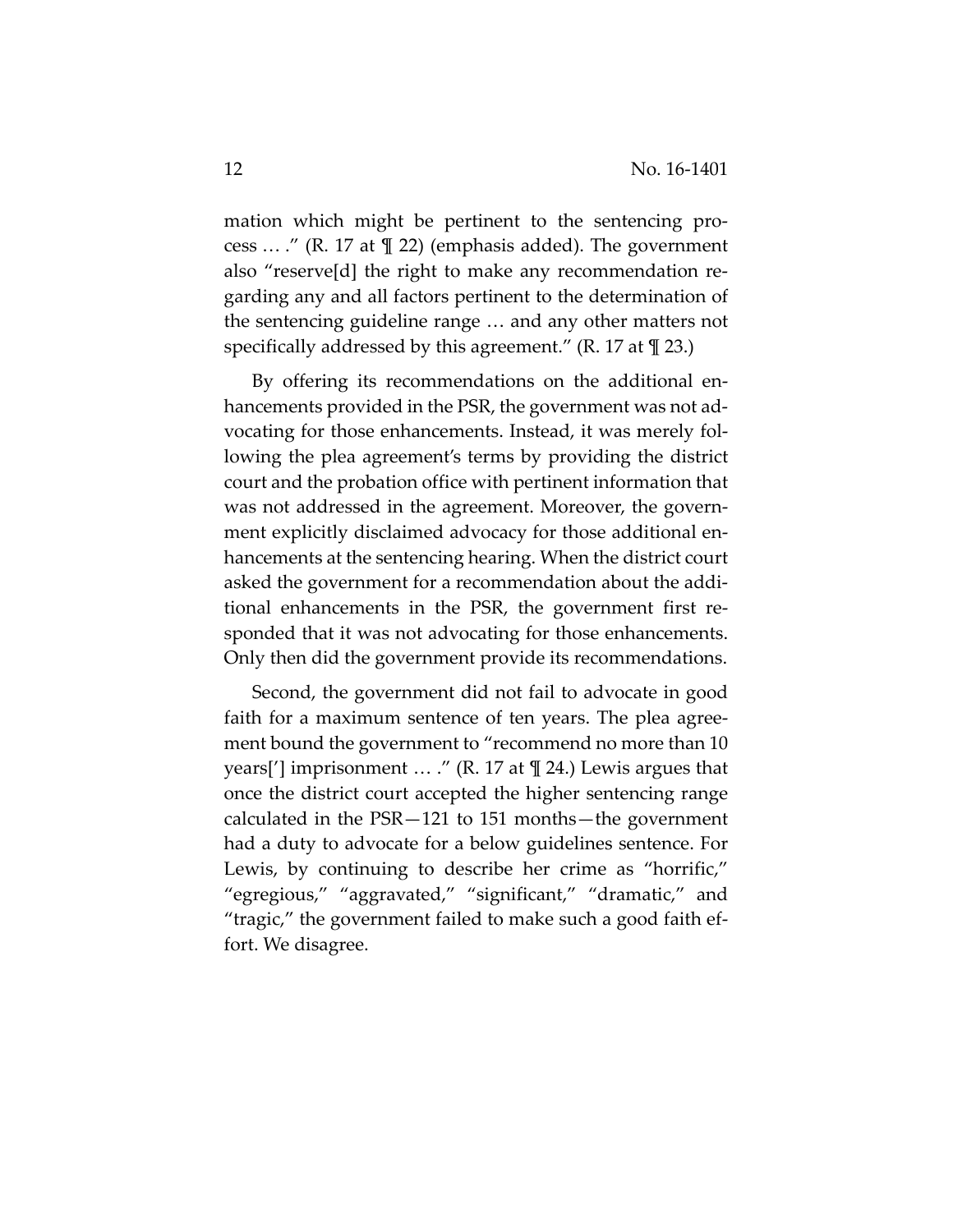As previously mentioned, the plea agreement required the government to argue for no more than ten years' imprison‐ ment. That is precisely what the government did throughout the sentencing process. The government repeated its ten‐year recommendation at the plea hearing, in its sentencing memo‐ randum, and throughout the sentencing hearing. Strong ad‐ vocacy in favor of the maximum sentence contemplated by a plea agreement does not constitute a breach, especially when the government reiterates its recommendation and the terms of the plea agreement throughout the sentencing process. *See United States v. Salazar*, 453 F.3d 911, 913–15 (7th Cir. 2006) (holding that the government did not breach the plea agree‐ ment when it described the defendant as a "cold‐blooded killer" because the government "did not request a higher sentence" and "consistently commented that the low-end Guidelines sentence was appropriate").

Finally, the government did not breach the plea agreement by advocating for the 4‐level vulnerable‐victim enhancement at sentencing. First, the plea agreement, by its terms, permit‐ ted the government to argue for that increase. Moreover, the government made clear at sentencing that it was advocating for the 4-level enhancement "just to make the record complete." (R. 42 at 23.) The government did not breach the plea agreement by reminding the court of the agreement's terms and arguing in favor of those terms.

We agree with the district court's alternative conclusion that the government did not breach the plea agreement. Be‐ cause this argument is meritless and could not have affected the outcome of Lewis's case, the district court's failure to acknowledge that it could have considered this argument is harmless.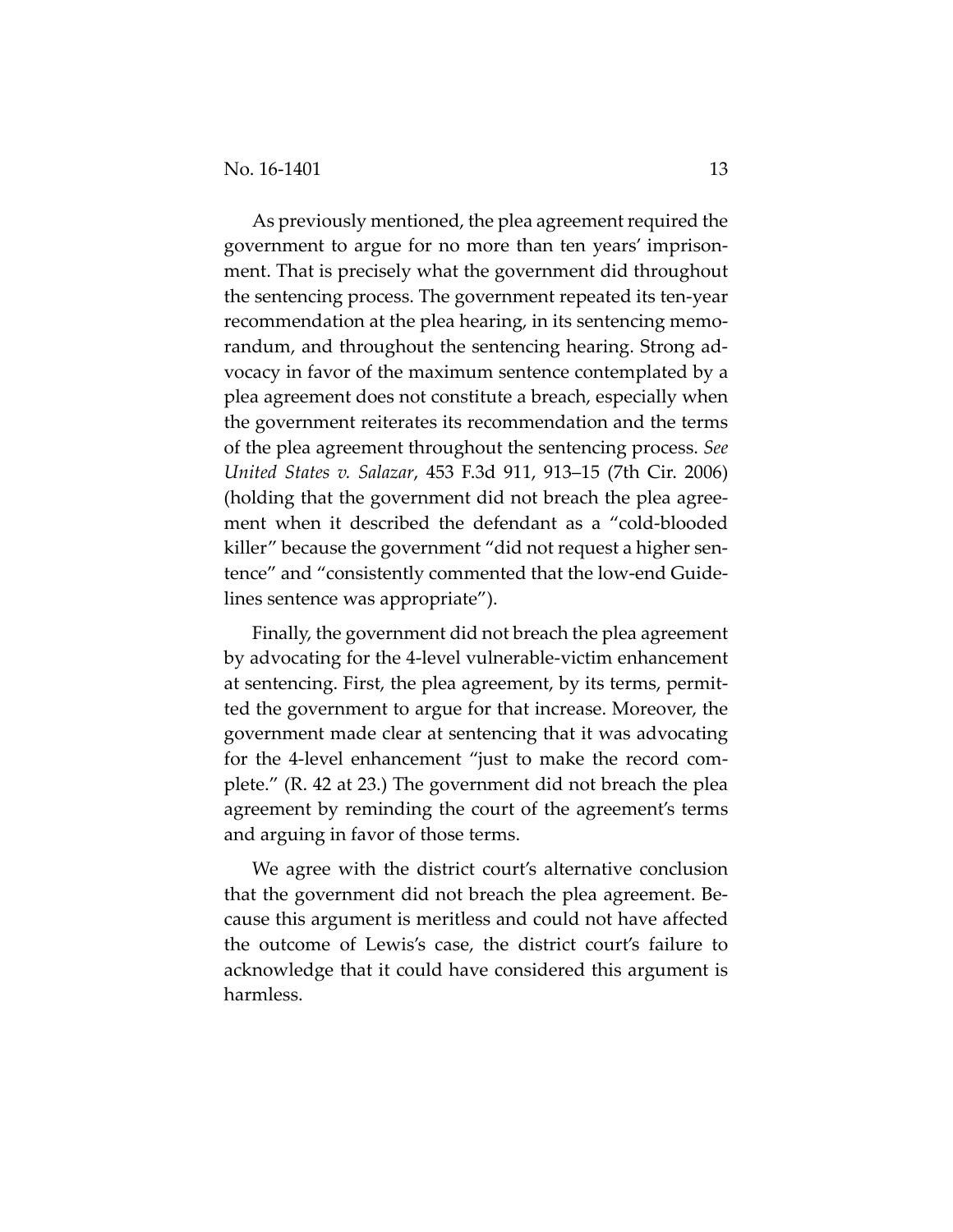#### *B. Sentencing Arguments*

Lewis's final two arguments involve her sentence. We re‐ view a district court's sentence in two steps. First, we review the district court's application of the sentencing guidelines for procedural error. *United States v. Mbaye*, 827 F.3d 617, 622 (7th Cir. 2016). "If the decision below is procedurally sound, then we ask whether the resulting sentence is substantively reasonable." *Id.* (quoting *United States v. Warner*, 792 F.3d 847, 855 (7th Cir. 2015)). Lewis makes one procedural challenge to her sentence: that the district court improperly applied the vulnerable‐victim enhancement under U.S.S.G. § 3A1.1(b)(1). We begin with this decision and then turn to the issue of the sub‐ stantive reasonableness of the sentence.

#### *1. Vulnerable‐Victim Enhancement*

Lewis disputes the district court's application of the 2‐level sentencing enhancement under U.S.S.G. § 3A1.1(b)(1) based on the vulnerability of her victims. "We review the district court's application of the sentencing guidelines de novo and its factual findings for clear error." *United States v. Guidry*, 817 F.3d 997, 1007–08 (7th Cir. 2016).

Under U.S.S.G. § 3A1.1(b)(1), a district court can increase a defendant's offense level by two levels "[i]f the defendant knew or should have known that a victim of the offense was a vulnerable victim." The commentary for this section defines a "vulnerable victim" as a person "who is unusually vulnera‐ ble due to age, physical or mental condition, or who is otherwise particularly susceptible to the criminal conduct." U.S.S.G. § 3A1.1 cmt. n.2.

Lewis argues that age alone is insufficient to justify appli‐ cation of the enhancement under § 3A1.1(b)(1). In support of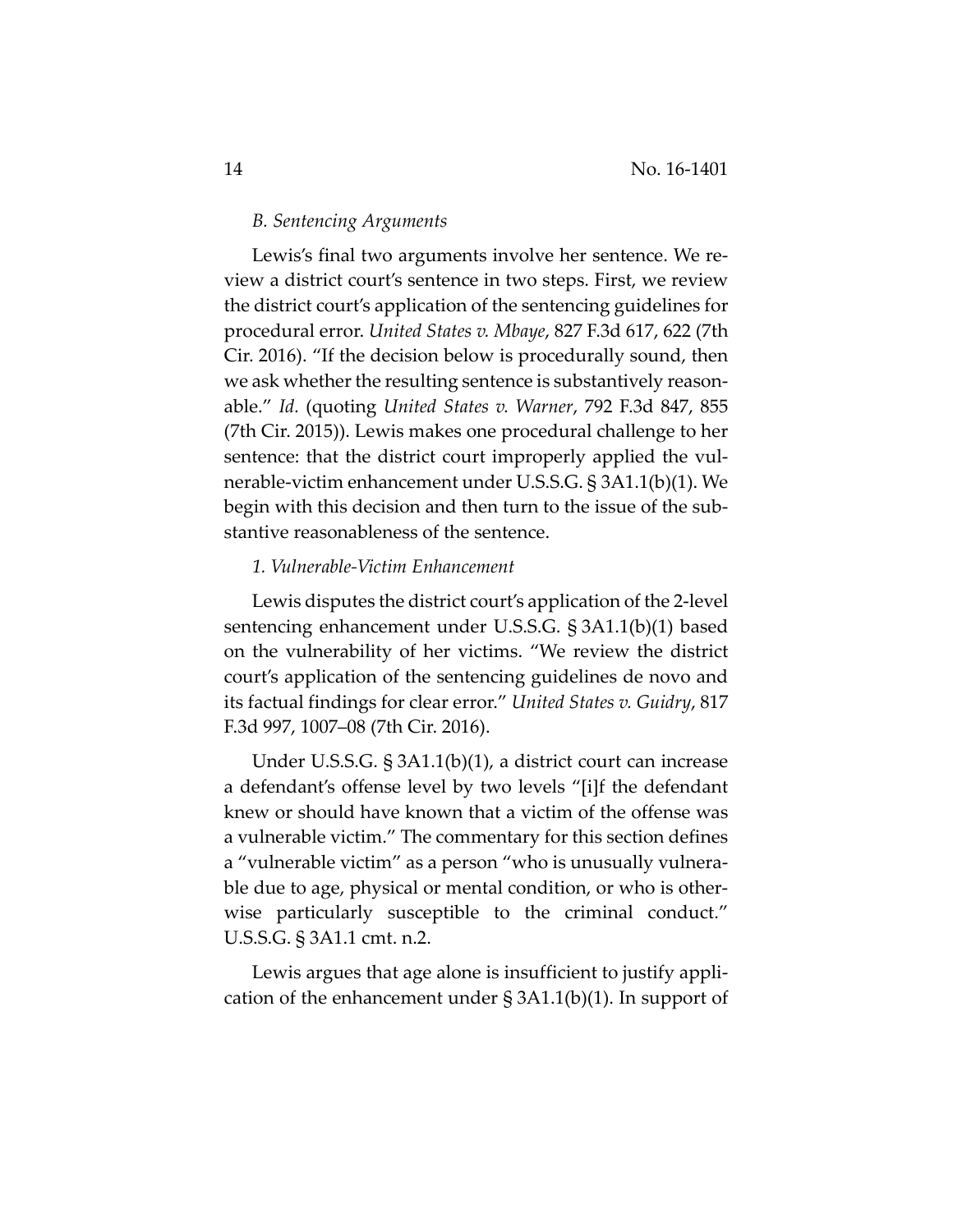her argument, Lewis quotes *United States v. Anderson*, 349 F.3d 568 (8th Cir. 2003). There, the Eighth Circuit held that "it would be clear error to impose a  $\S 3A1.1(b)(1)$  increase simply because some of the victims of a widespread investment scam were elderly." *Id.* at 572. For Lewis, because "the PSR preparer and the judge relied entirely upon age, uncoupled with any vulnerability that per se accompanies old age, to apply the en‐ hancer," the enhancement was procedurally improper. (Appellant's Br. at 29).

As we have held, "Elderly victims satisfy the requirements of § 3A1.1(b)(1), especially when their financial investments and financial security are at issue. The elderly are a frequent target of scammers and frequently qualify as vulnerable vic‐ tims." *United States v. Iriri*, 825 F.3d 351, 352 (7th Cir. 2016) (in‐ ternal citation and quotation marks omitted). But that doesn't mean that the enhancement must always be applied when the victim is elderly. Instead, like the Eighth Circuit, we have held that "[t]here still must be some link between the vulnerability and the characteristic in question, here age." *United States v. Williams*, 258 F.3d 669, 673 (7th Cir. 2001). Thus, Lewis is cor‐ rect that age alone can be insufficient to justify the application of the vulnerable‐victim enhancement. But because the dis‐ trict court did not base the application of the enhancement solely on the victims' ages, Lewis's argument ultimately fails.

Although the district court did base the application of the vulnerable‐victim enhancement at least in part on the victims' ages, the court also looked to several other vulnerabilities that Lewis exploited during the course of her scheme. As the dis‐ trict court noted and the victim impact statements reflect, Lewis had established long-term working relationships with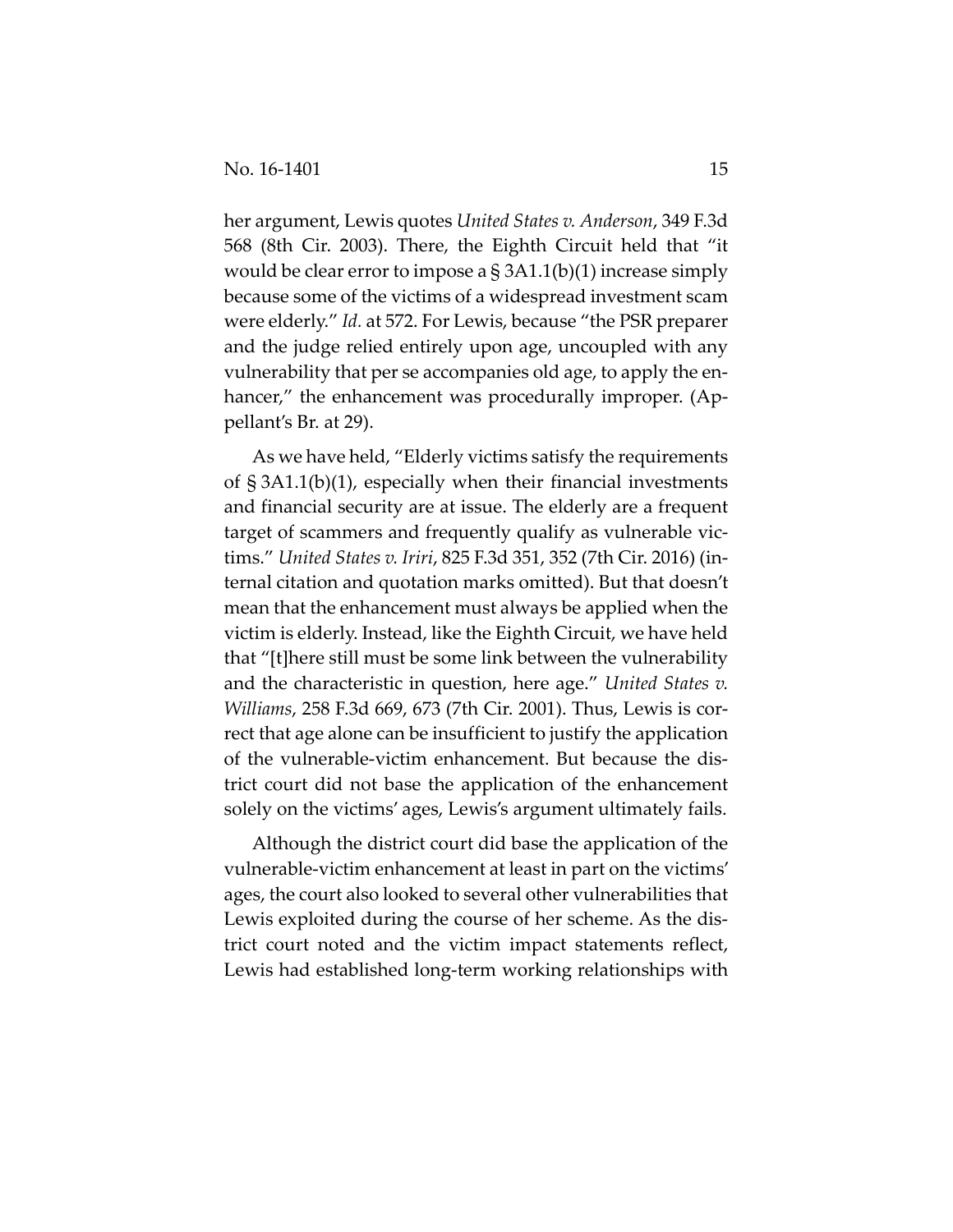at least some of her victims before commencing her fraudu‐ lent scheme. As one victim's family member stated, Lewis "[p]os[ed] as a friend and advisor" and methodically did "things to develop trust over many years." (R. 21 at 47.) Lewis "waited until [her victim]'s advanced age, illness and memory losses after chemotherapy, along with [her victim's husband]'s progressive forgetfulness and weakness gave her the oppor‐ tunity to steal their life savings—trying to get every penny of it." (R. 21 at 47.)

Other victims and their family members emphasized Lewis's knowledge that her victims lacked basic computer skills. Finally, as the district court noted at resentencing, at least one of Lewis's victims "was in the hospital with colon cancer when much of the money was taken away." (R. 77 at 21.) Lewis, who became acutely familiar with her victims by posing as a friend and advisor for years before and during her scheme, intentionally chose these people, not merely because of their ages but also because of their various other vulnera‐ bilities she could readily exploit.

Lewis further argues that the district court conflated the vulnerable‐victim enhancement with the abuse‐of‐trust en‐ hancement and double counted the same conduct for purposes of sentencing. This argument, however, is easily dis‐ missed. We have specifically held that this so-called "double" counting," "in the sense that the same conduct is used more than once to increase a defendant's guideline range, is gener‐ ally permissible unless the text of the guidelines prohibits it." *United States v. Burnett*, 805 F.3d 787, 794 (7th Cir. 2015). In *Burnett*, we specifically rejected the exact argument Lewis raises here—that the same conduct cannot be used to justify imposition of both the vulnerable‐victim enhancement under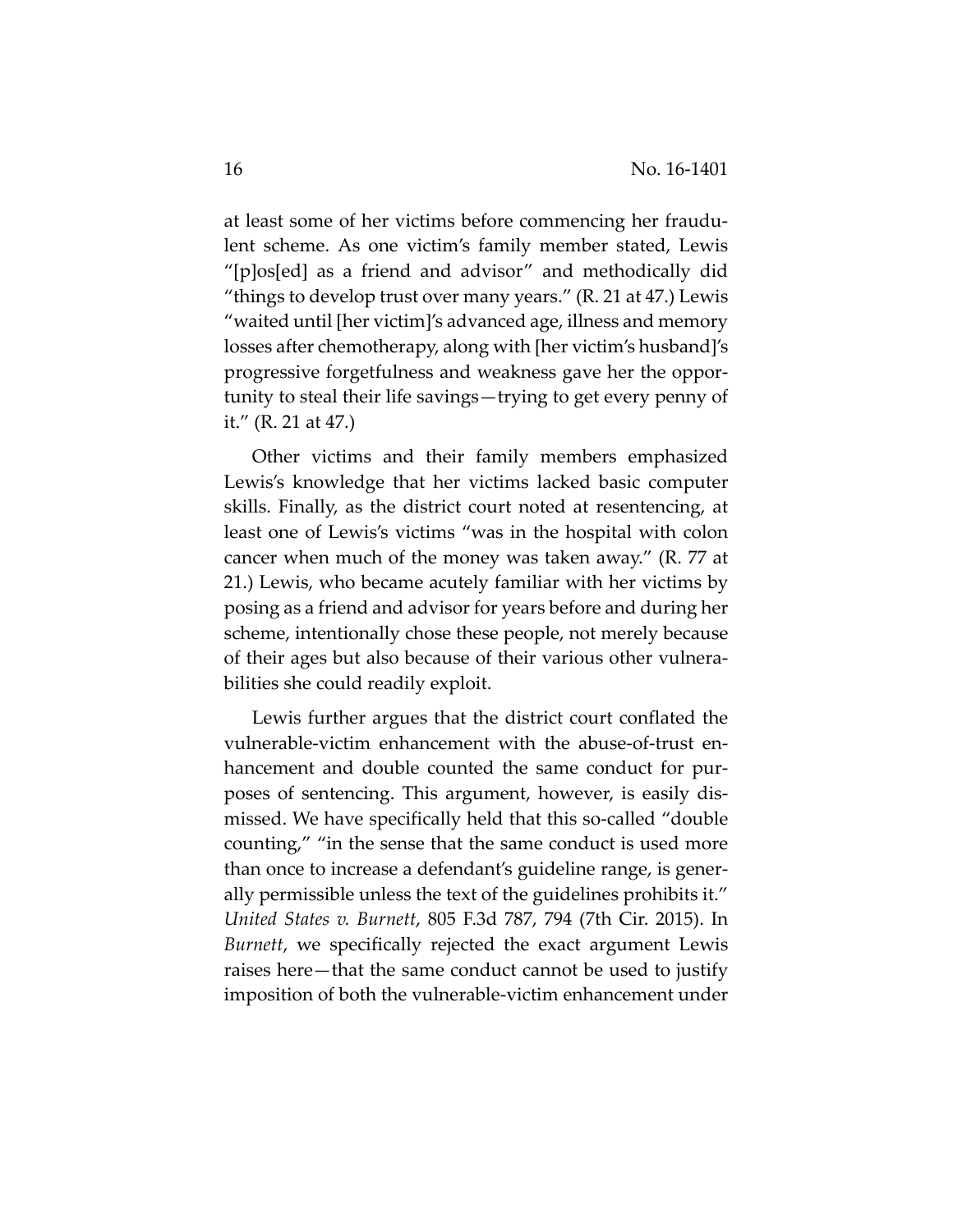§ 3A1.1 and the abuse‐of‐trust enhancement under § 3B1.3. *Id.* The district court properly applied the vulnerable‐victim en‐ hancement.

#### *2. Substantive Reasonableness of Lewis's Sentence*

Lewis finally argues that her fifteen‐year sentence, which is five years longer than the agreed‐upon maximum sentence in her plea agreement and nearly five years longer than the upper end of her sentencing guidelines range, is substantively unreasonable. We review the substantive reasonableness of a district court's sentence under a deferential abuse‐of‐discre‐ tion standard. *Gall v. United States*, 552 U.S. 38, 51 (2007); *United States v. Fogle*, 825 F.3d 354, 358 (7th Cir. 2016).

There is no presumption that an above‐guidelines sen‐ tence is unreasonable. *United States v. Gill*, 824 F.3d 653, 665 (7th Cir. 2016). We will uphold an above‐guidelines sentence "so long as the district court offered an adequate statement of its reasons, consistent with 18 U.S.C. § 3553(a), for imposing such a sentence." *Id.* (quoting *United States v. Abebe*, 651 F.3d 653, 657 (7th Cir. 2011))*.* When reviewing the district court's reasoning, "we must determine whether the district court of‐ fered justification 'sufficiently compelling to support the de‐ gree of variance." *United States v. Bradley*, 675 F.3d 1021, 1025 (7th Cir. 2012) (quoting *United States v. Miller*, 601 F.3d 734, 739 (7th Cir. 2010)). In making this determination, we take into ac‐ count that the "sentencing judge is in a superior position to find facts and judge their import under section 3553(a) in the individual case." *United States v. Carter*, 538 F.3d 784, 791 (7th Cir. 2008) (quoting *Gall*, 552 U.S. at 51).

Here, the district court provided an adequate statement, consistent with 18 U.S.C. § 3553(a), explaining its reasons for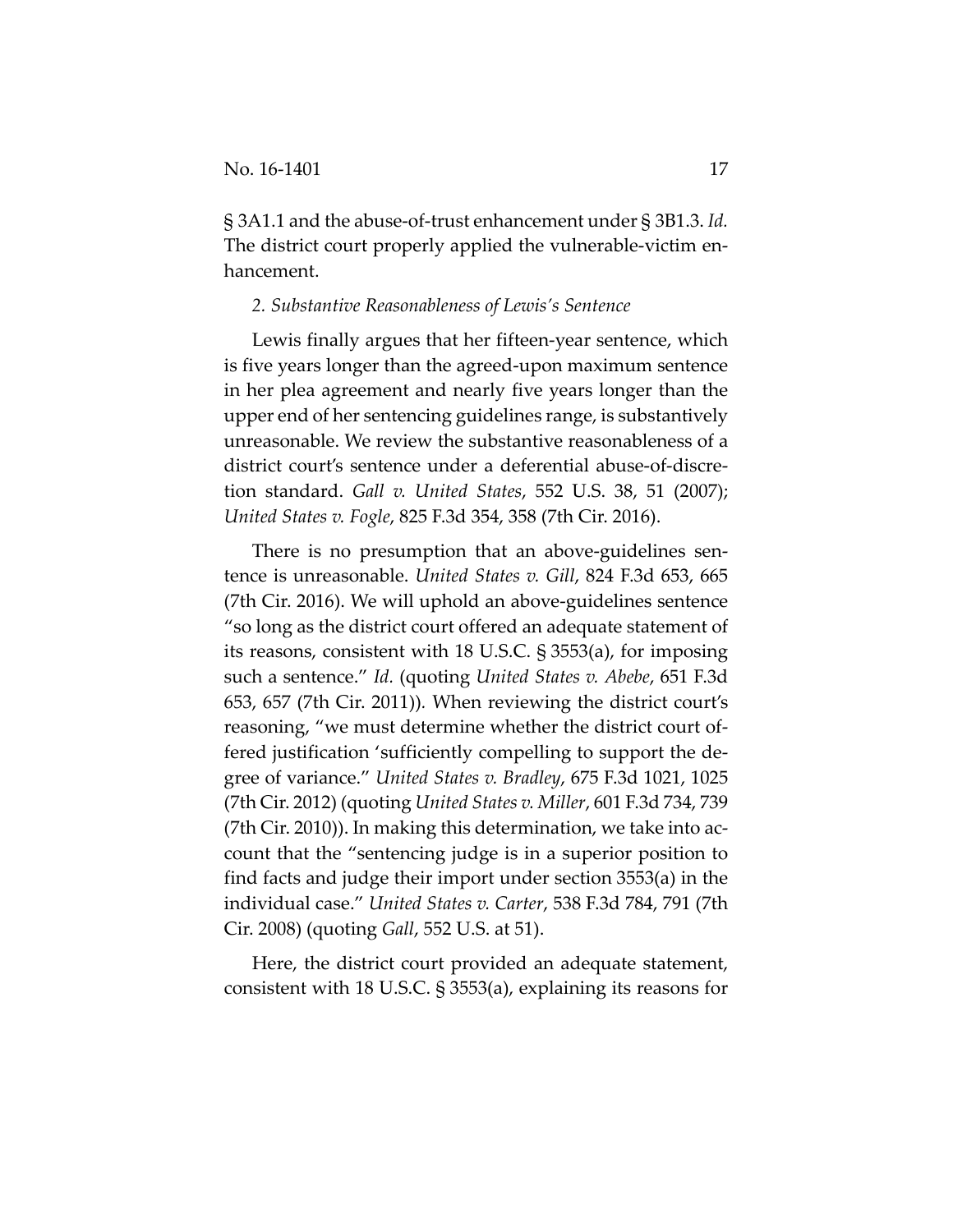imposing an above‐guidelines sentence. Before announcing its sentence, the district court reiterated the importance of the guidelines. It then considered the nature and circumstances of Lewis's offense. The district court concluded that Lewis's crime was "one of the most serious white collar crimes" it had ever seen. As such, the court rejected the "abstract mathematical calculation" of the guidelines because the guidelines didn't reflect the magnitude of Lewis's offense. (R. 77 at 45.)

Moreover, the district court considered the impact Lewis's crime had on her victims and the need to provide restitution to them. The court further considered "the need for just pun‐ ishment" and determined that "deterrence played a huge role here because white collar crimes, unlike so many, … are not impulsive." (R. 77 at 47–48.) To send a message that this type of crime would not be tolerated, the district court chose to im‐ pose an above‐guidelines sentence. Finally, in deciding on an appropriate sentence, the district court considered the need to protect the public.

Lewis argues that the district court failed to adequately consider certain mitigating factors including that she had a criminal history category of only I, that she was a nonviolent offender, and that she expressed genuine remorse at the sen‐ tencing hearing for her actions. A district court can consider all of these factors when conducting its § 3553 sentencing analysis; however, the district court has "discretion over how much weight to give a particular factor." *United States v. Boroczk*, 705 F.3d 616, 624 (7th Cir. 2013). The district court's weighing of the § 3553 factors must fall "within the bounds of reason," but "those bounds are wide." *Id.* (internal quotation marks omitted). Here, the district court considered these mit‐ igating factors but decided that the magnitude of her offense